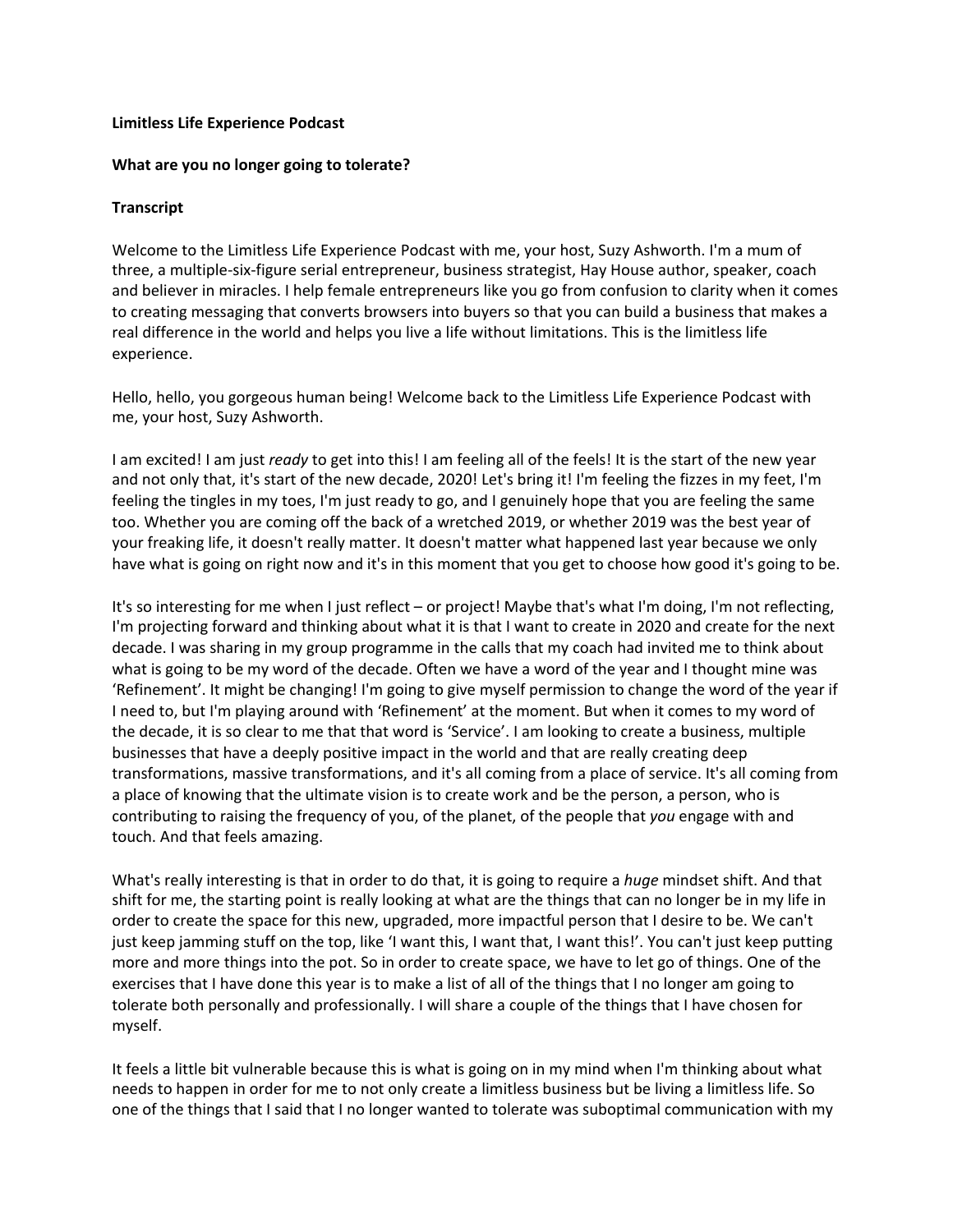husband. I no longer tolerate trying to control my children, which is really tough for a control freak like me. I no longer tolerate not being clear on what is happening with my sales funnels. I've been telling myself the story for the longest time that I am not a details person. Whilst that is absolutely true, I don't need to be a details person to get a handle on my sales funnel! So what needs to happen in order for me to be really, really clear on my funnels?

I longer tolerate travelling economy class. Ooooh, that feels really edgy to put that out there. One, because… judgement! 'What are they going to think about me? What do they think *I* think about people who are travelling economy class?' (I don't think anything about people that are travelling economy class!) However, what I desire to do is to create the opportunity for me to feel as good as I can possibly feel at any given time, and I know that that is important because when I feel good and I'm vibing high, the people around me feel good and are vibing high, and when they don't feel good – like my children or my husband or my sister or whatever – when I feel good, I am able to be that centring point, I am able to listen more, I am able to be there more, I am able to be the person that I want to be when I feel good. So travelling in a way that feels spacious and abundant is really important to me. Now in order for me to be able to live into that, that means I have to be of higher service in my business because when I am of higher service in my business, one of the benefits of that is that I am then compensated. So anything that has a material value for me when it comes to what I'm no longer tolerating and what my new minimum standards are, it all comes back to, 'But what are you giving back?'. And maybe not even giving back, but 'What are you putting in first in order to increase your level of receiving?'.

Ooooph, that was a big one! I'm going to share with you a couple more: I no longer tolerate a day without taking connection time (that is the time that I spend with myself). I no longer tolerate not laughing every single day.

I have a whole list of these things and I have a whole list of my minimum standards. What is really interesting for me is that I wrote these things out before Christmas and then I just left them. Then I took a look at them – today, even, hence the podcast! I took a look at them and I realised how many of those things either felt, from a material perspective, slightly bum-clenchy, like, 'Whoa, is that what I said I wanted?!' or, from a human perspective, from a life perspective, the 'I no longer tolerate trying to control my children' and then thinking about how I was really just failing at that miserably last night, what it really made me realise is that unless I am connecting with these things every single day until they become second nature, until it just becomes automatic, I will forget and I will slip back into the old habits because those are the things that have been, up until now, my go-tos, they're my pre-sets, they're the programmes that I have been running for years. So unless I bring conscious attention and intention to these things, I haven't really got that much of a chance of fulfilling my whole list of desires.

Some of the things that feel really front of mind, of course I'm thinking about, but there are a lot of things on those lists that are *not* front of mind. I think they say you can only hold seven things in your head at any given time, and that list is *long*! And so because I'm absolutely committed to building the business and living the life of my dreams, to living a limitless life, the new commitment, the new thing that I no longer tolerate is not checking in on what I am no longer tolerating and what my new minimum standards are!

That is really what I want to leave you with today: an invitation to take a look at 'What are the things that I need to release? What are the stories, what are the actions, who are the people, what are the behaviours that I am no longer going to tolerate when I think about the vision I have for where I'm going and who I am evolving into?'.